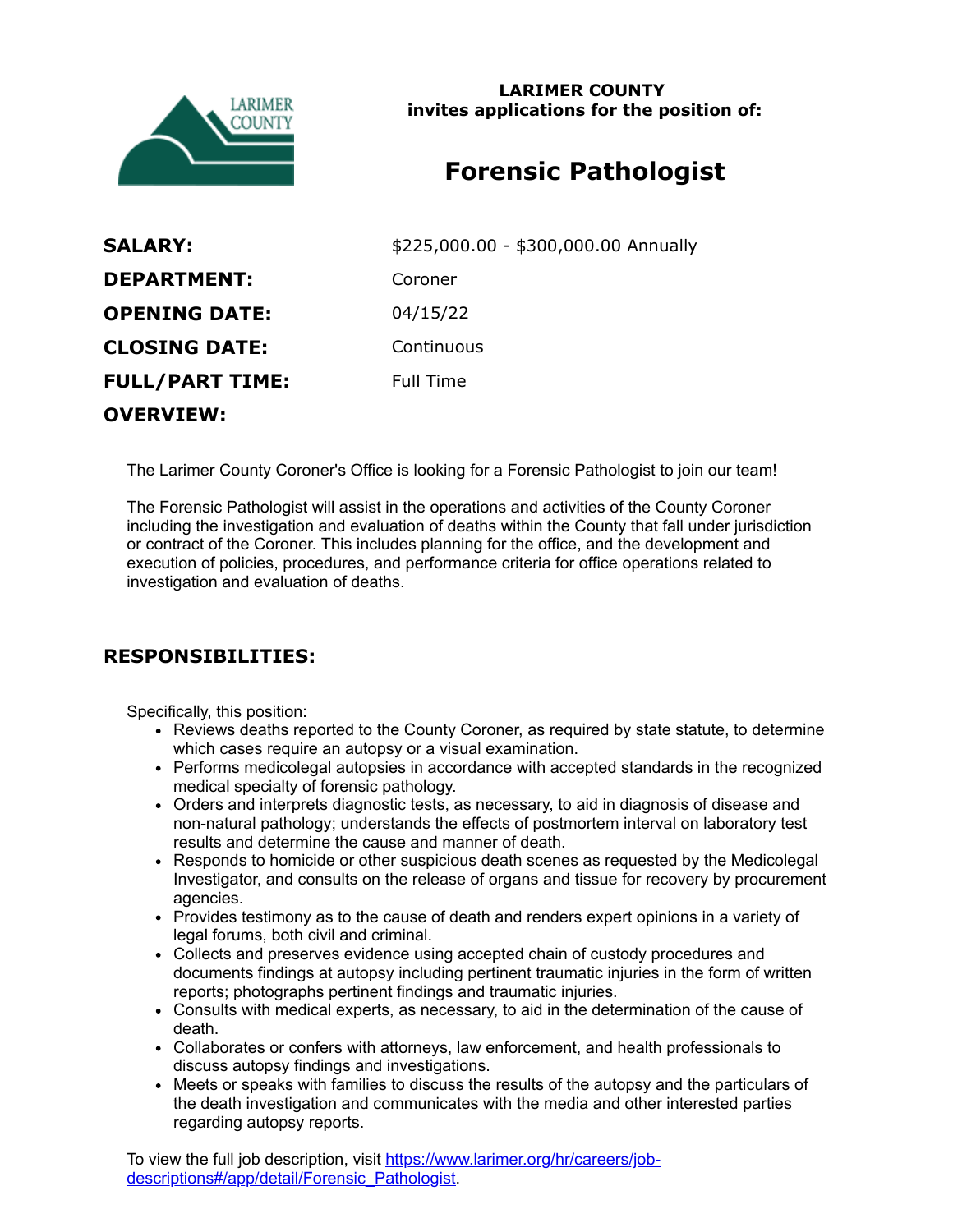We are looking for a candidate that will:

- Have knowledge of applicable Federal and State laws, rules, and regulations.
- Have Knowledge of Colorado Coroner's Statutes 30-10-601 through 30-10-618, as well as Colorado Revised Statutes pertaining to public records, collection of evidence, and search warrants.
- Understand and interpret written material including technical material, notes, rules, regulations, reports, medical records, charts, graphs, or tables and applies what is learned from written material to specific situations.
- Demonstrate a cooperative, professional attitude to cultivate relationships both within and outside the organization.
- Perform under stress and when confronted with persons acting under stress.
- Understand anatomy and medical terminology.
- Analyze and evaluate information acquired from applicable sources.
- Secure and/or record evidence in physical, oral and/or written form.

### **QUALIFICATIONS:**

*All candidates will be screened for the following required minimum qualifications. Any candidate who does not meet all of the qualifications listed as required will be eliminated from the process.*

- Graduation from an approved school of medicine plus completion of residency training approved by the American Board of Pathology, required.
- Completion of Forensic Pathology fellowship training at hire, required.
- Must be eligible for Anatomic Pathology and Forensic Pathology Boards at hire, and obtain board certification within 2 years of hire.
- Possession of a valid Driver's License at hire, required.

#### **Benefits**

For all temporary positions, sick leave and our Employee Assistance Program are available and other benefits may be available.

Larimer County offers the following for all Regular/Limited Term positions:

- Medical, Dental, and Vision Benefits.
- Flexible Spending Accounts / Health Savings Account
- Short and Long Term Disability.
- Employee Assistance Program
- Basic Life/Accidental Death & Dismemberment
- Accident Insurance
- Critical Illness Insurance
- Retirement Plan 401(a) with employer match.
- 457(b) Deferred Compensation.
- Paid time off including vacation, sick and holidays.

To view information on Larimer County's Benefits, visit [https://www.larimer.org/hr/benefits.](https://www.larimer.org/hr/benefits)

#### **SUPPLEMENTAL INFORMATION:**

An offer of employment is contingent upon the successful completion of a pre-employment drug screen and background check. As marijuana is an illegal substance under federal law, testing positive for marijuana (medical or otherwise) or any other substance for which the county tests, will result in the contingent offer of employment being revoked. Successful completion of the drug screen is defined as obtaining a negative result.